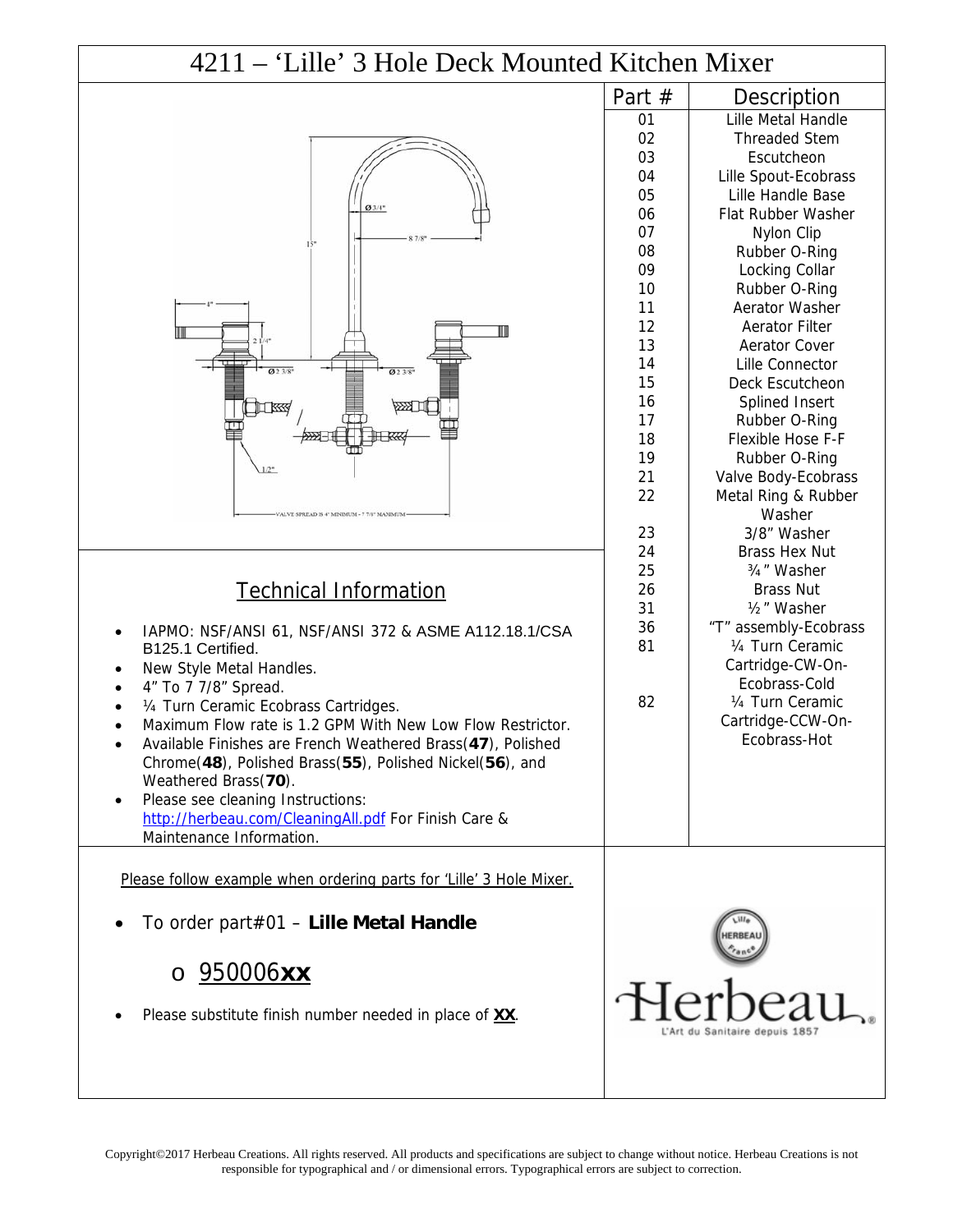

Copyright©2017 Herbeau Creations. All rights reserved. All product and specifications are subject to change without notice.<br>Herbeau Creations is not responsible for typographical and/or dimensional errors. Typographical er